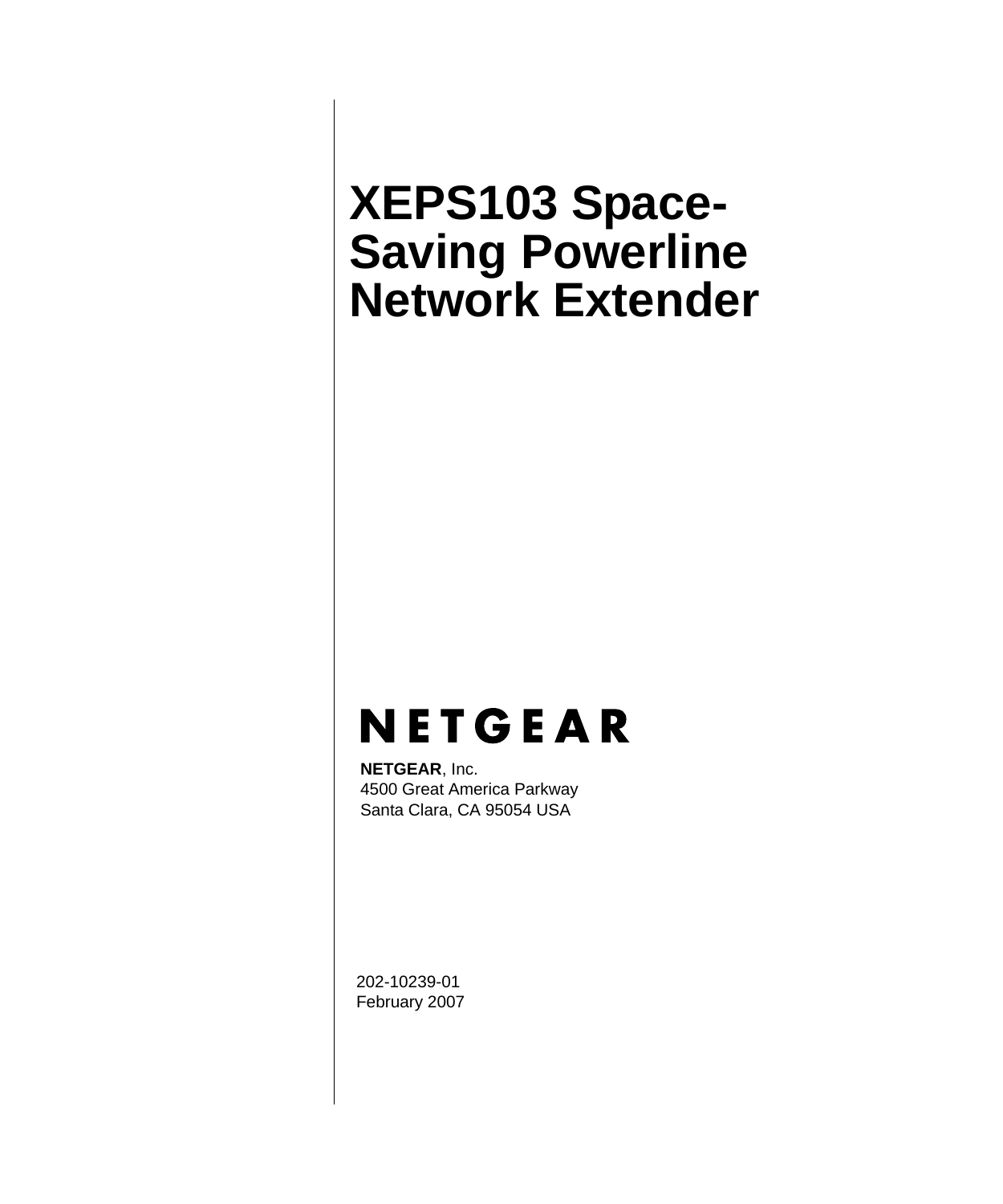# **User Guide**

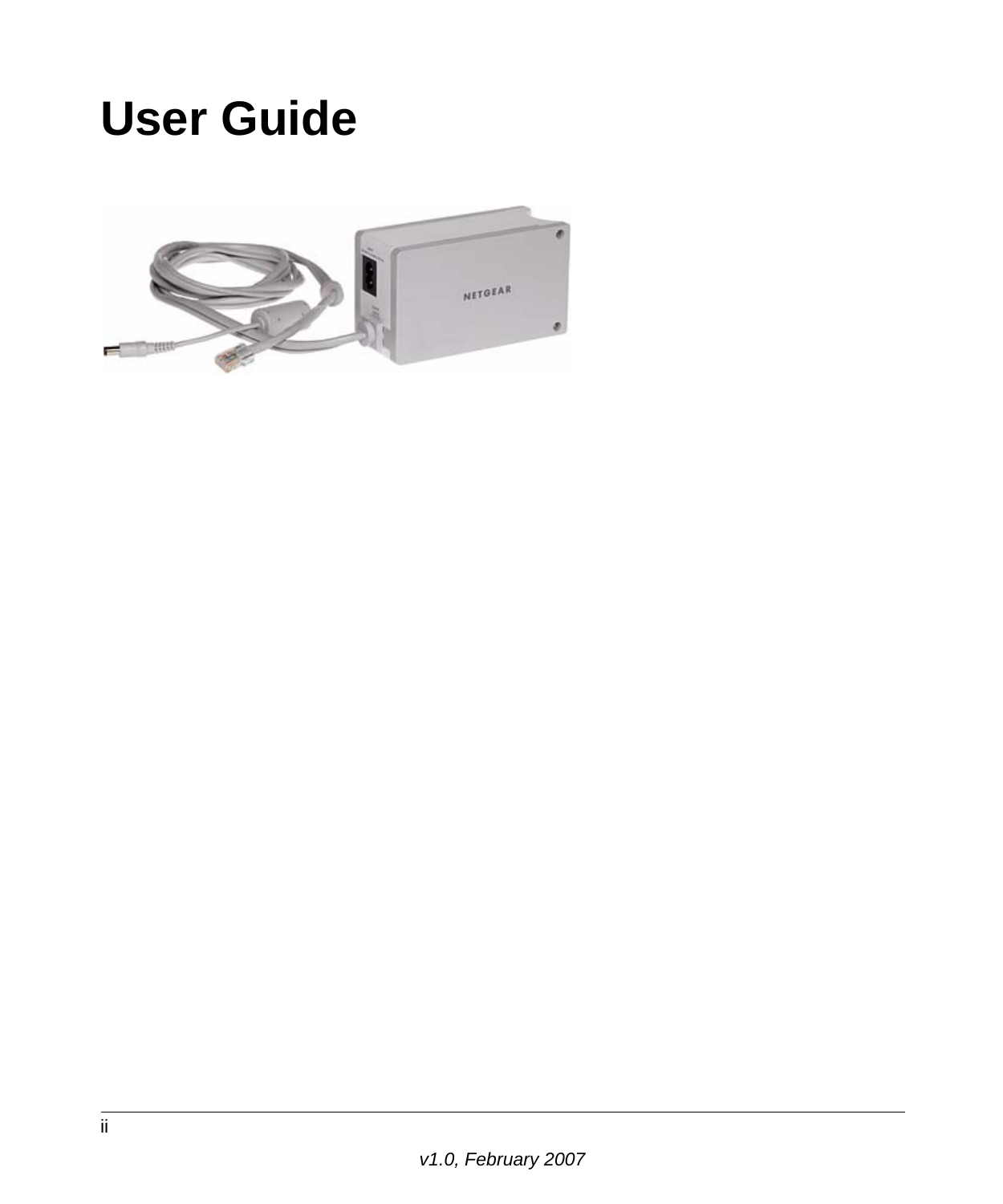© 2007 by NETGEAR, Inc. All rights reserved. February 2007.

#### **Trademarks**

NETGEAR is a trademark of Netgear, Inc. Microsoft, Windows, and Windows NT are registered trademarks of Microsoft Corporation. Other brand and product names are registered trademarks or trademarks of their respective holders.

#### **Statement of Conditions**

In the interest of improving internal design, operational function, and/or reliability, NETGEAR reserves the right to make changes to the products described in this document without notice. NETGEAR does not assume any liability that may occur due to the use or application of the product(s) or circuit layout(s) described herein.

#### **Federal Communications Commission (FCC) Compliance Notice: Radio Frequency Notice**

This equipment has been tested and found to comply with the limits for a Class B digital device, pursuant to part 15 of the FCC Rules. These limits are designed to provide reasonable protection against harmful interference in a residential installation. This equipment generates, uses, and can radiate radio frequency energy and, if not installed and used in accordance with the instructions, may cause harmful interference to radio communications. However, there is no guarantee that interference will not occur in a particular installation. If this equipment does cause harmful interference to radio or television reception, which can be determined by turning the equipment off and on, the user is encouraged to try to correct the interference by one or more of the following measures:

- Reorient or relocate the receiving antenna.
- Increase the separation between the equipment and receiver.
- Connect the equipment into an outlet on a circuit different from that to which the receiver is connected.
- Consult the dealer or an experienced radio/TV technician for help.

#### **Bestätigung des Herstellers/Importeurs**

Es wird hiermit bestätigt, daß das XEPS103 Space-Saving Powerline Network Extender gemäß der im BMPT-AmtsblVfg 243/1991 und Vfg 46/1992 aufgeführten Bestimmungen entstört ist. Das vorschriftsmäßige Betreiben einiger Geräte (z.B. Testsender) kann jedoch gewissen Beschränkungen unterliegen. Lesen Sie dazu bitte die Anmerkungen in der Betriebsanleitung.

Das Bundesamt für Zulassungen in der Telekommunikation wurde davon unterrichtet, daß dieses Gerät auf den Markt gebracht wurde und es ist berechtigt, die Serie auf die Erfüllung der Vorschriften hin zu überprüfen.

#### **Certificate of the Manufacturer/Importer**

It is hereby certified that the XEPS103 Space-Saving Powerline Network Extender has been suppressed in accordance with the conditions set out in the BMPT-AmtsblVfg 243/1991 and Vfg 46/1992. The operation of some equipment (for example, test transmitters) in accordance with the regulations may, however, be subject to certain restrictions. Please refer to the notes in the operating instructions.

Federal Office for Telecommunications Approvals has been notified of the placing of this equipment on the market and has been granted the right to test the series for compliance with the regulations.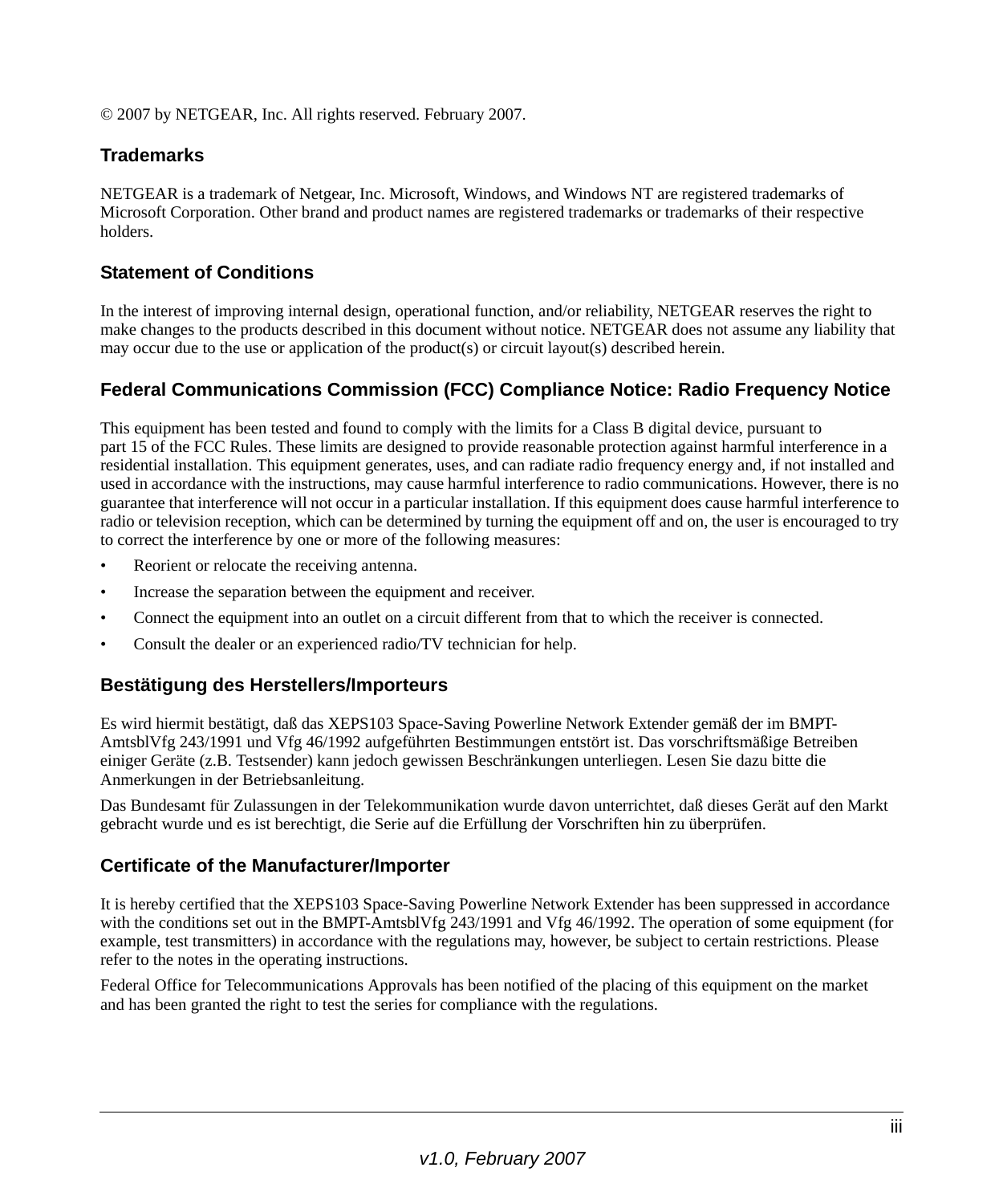#### **Product and Publication Details**

| <b>Model Number:</b>               | XEPS <sub>103</sub>                             |
|------------------------------------|-------------------------------------------------|
| <b>Publication Date:</b>           | February 2007                                   |
| <b>Product Family:</b>             | Powerline extender                              |
| <b>Product Name:</b>               | XEPS103 Space-Saving Powerline Network Extender |
| <b>Home or Business Product:</b>   | Home                                            |
| Language:                          | English                                         |
| <b>Publication Part Number:</b>    | 202-10239-01                                    |
| <b>Publication Version Number:</b> | 1. $\Omega$                                     |

#### **Technical Support**

Please refer to the support information card that shipped with your product. By registering your product at *<http://www.netgear.com/register>*, we can provide you with faster expert technical support and timely notices of product and software upgrades.

NETGEAR, INC. Support Information

Phone: 1-888-NETGEAR, for US & Canada only. For other countries, see your Support information card.

E-mail: support@netgear.com

Web site: *<http://www.netgear.com>*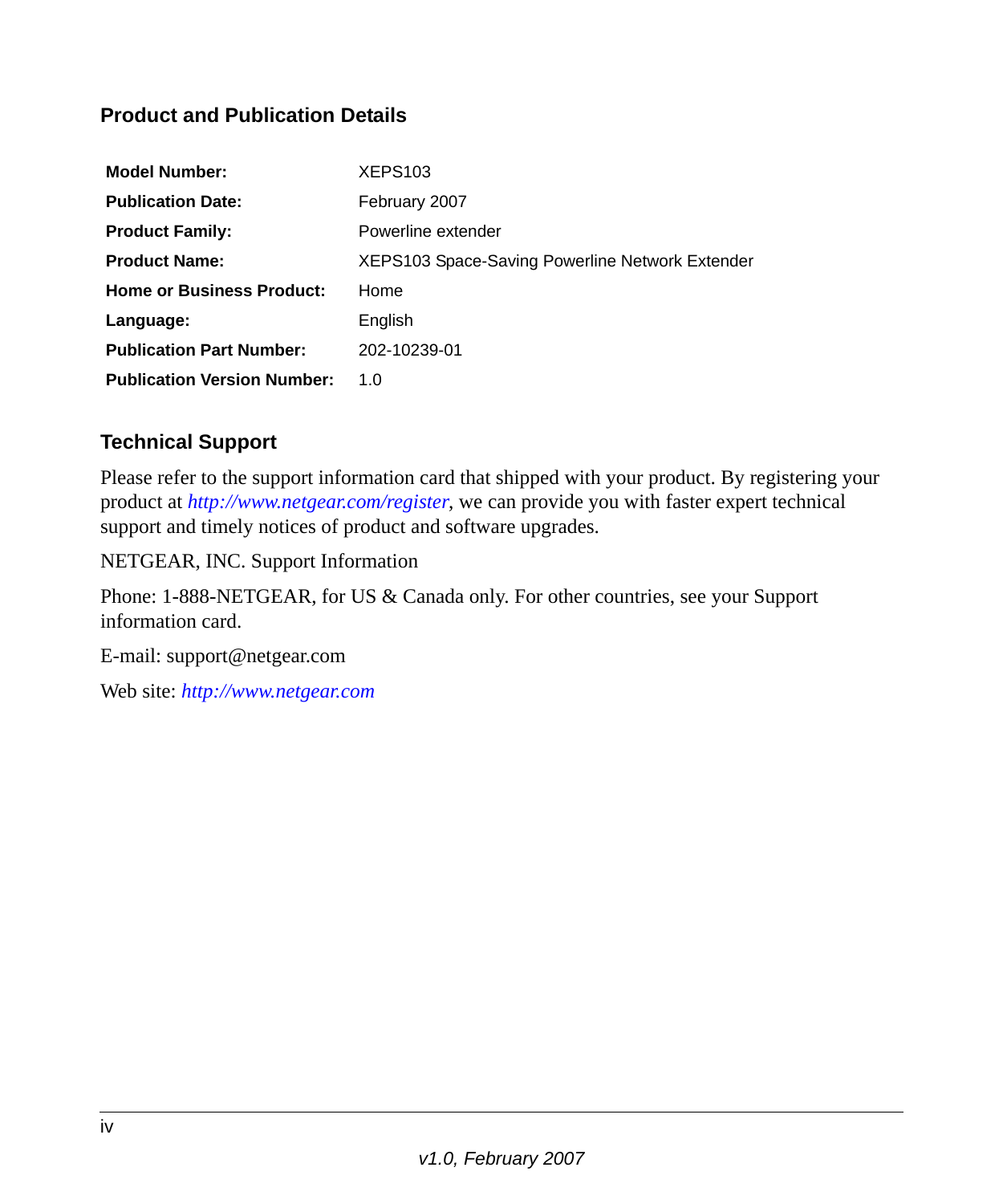# **Contents**

#### XEPS103 Space-Saving Powerline Network Extender User Guide

| Install the XEPS103 PowerLine Encryption Utility             |  |
|--------------------------------------------------------------|--|
|                                                              |  |
|                                                              |  |
| Adding a New Device from a Locally Connected Computer  11    |  |
| Adding a New Device from a Remotely Connected Computer  11   |  |
|                                                              |  |
| NETGEAR Product Registration, Support, and Documentation  12 |  |
|                                                              |  |
|                                                              |  |
|                                                              |  |
|                                                              |  |
|                                                              |  |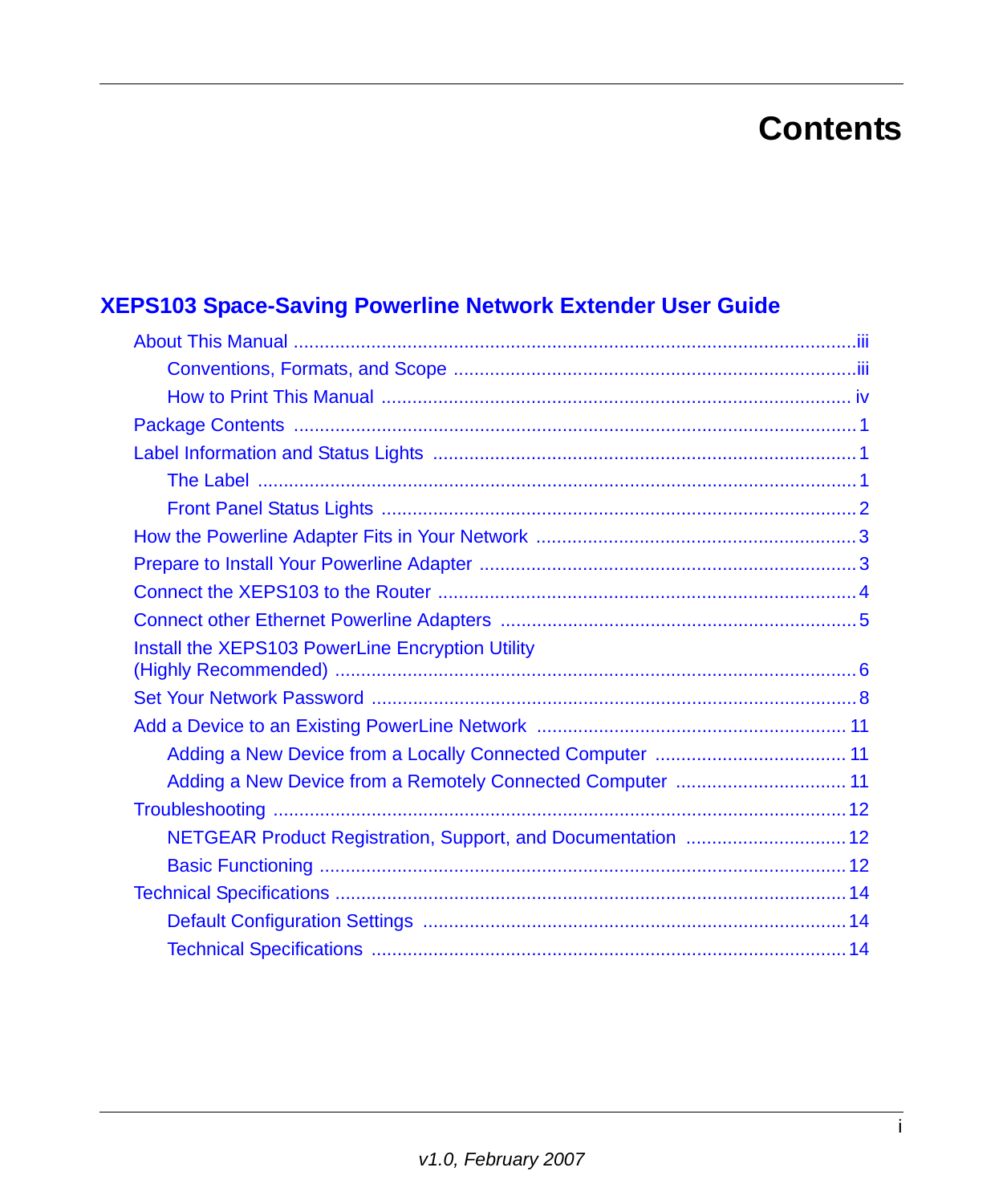#### *v1.0, February 2007*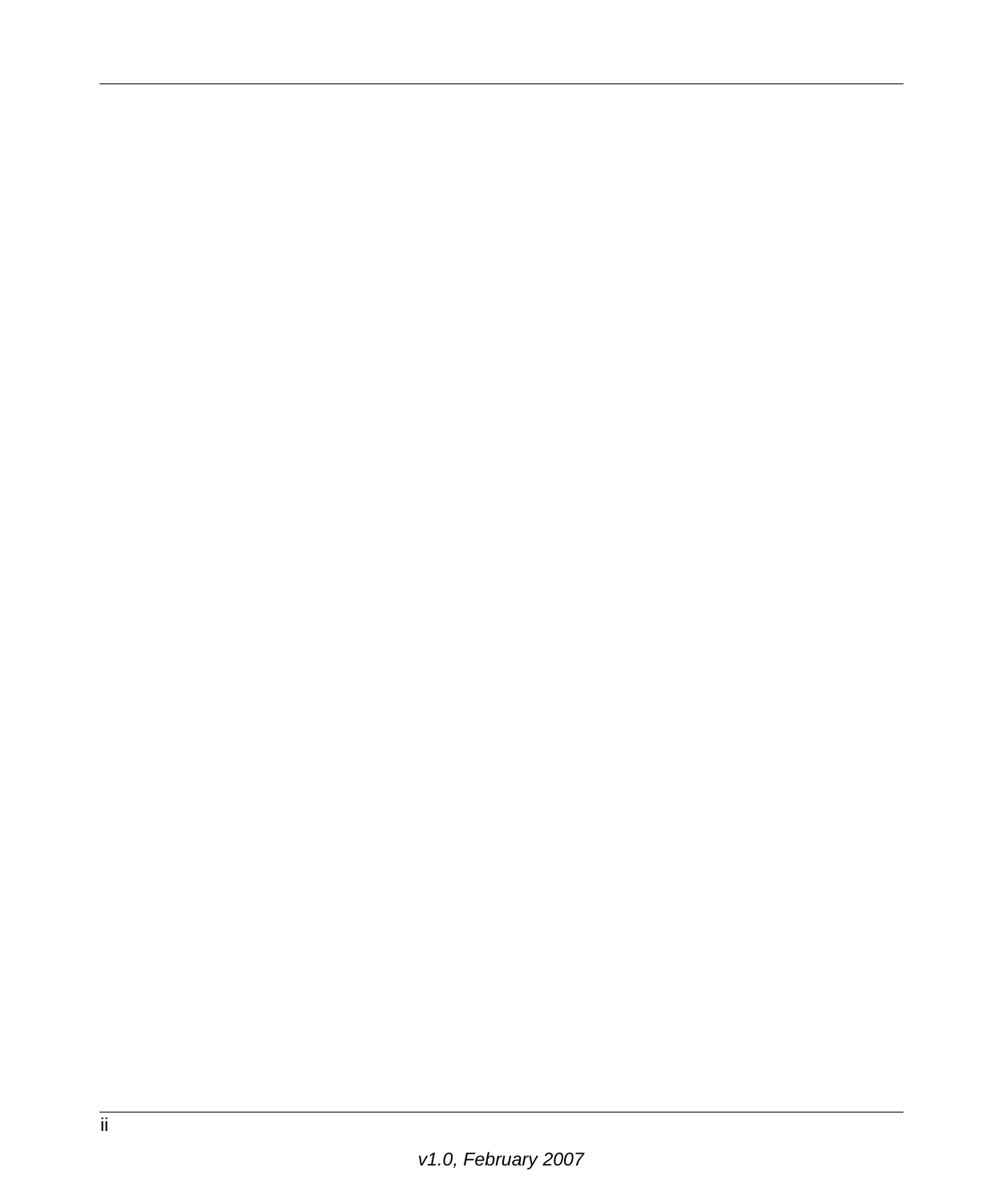## <span id="page-6-0"></span>**About This Manual**

The *XEPS103 Space-Saving Powerline Network Extender User Guide* describes how to install, configure, and troubleshoot the NETGEAR® XEPS103 Powerline Extender. The information in this manual is intended for readers with intermediate computer and Internet skills. For information about product features, see the NETGEAR website at *<http://www.netgear.com>*.

#### <span id="page-6-1"></span>**Conventions, Formats, and Scope**

The conventions, formats, and scope of this manual are described in the following sections.

• **Typographical conventions.** This manual uses the following typographical conventions.

| <i>Italics</i> | Emphasis, books, CDs, URL names                                        |
|----------------|------------------------------------------------------------------------|
| <b>Bold</b>    | User input                                                             |
| Monospace      | Screen text, file and server names, extensions, commands, IP addresses |

• **Formats.** This manual uses the following formats to highlight special messages.





**Tip:** This format is used to highlight a procedure that will save time or resources.

**Warning:** Ignoring this type of note may result in a malfunction or damage to the equipment.



**Danger:** This is a safety warning. Failure to take heed of this notice may result in personal injury or death.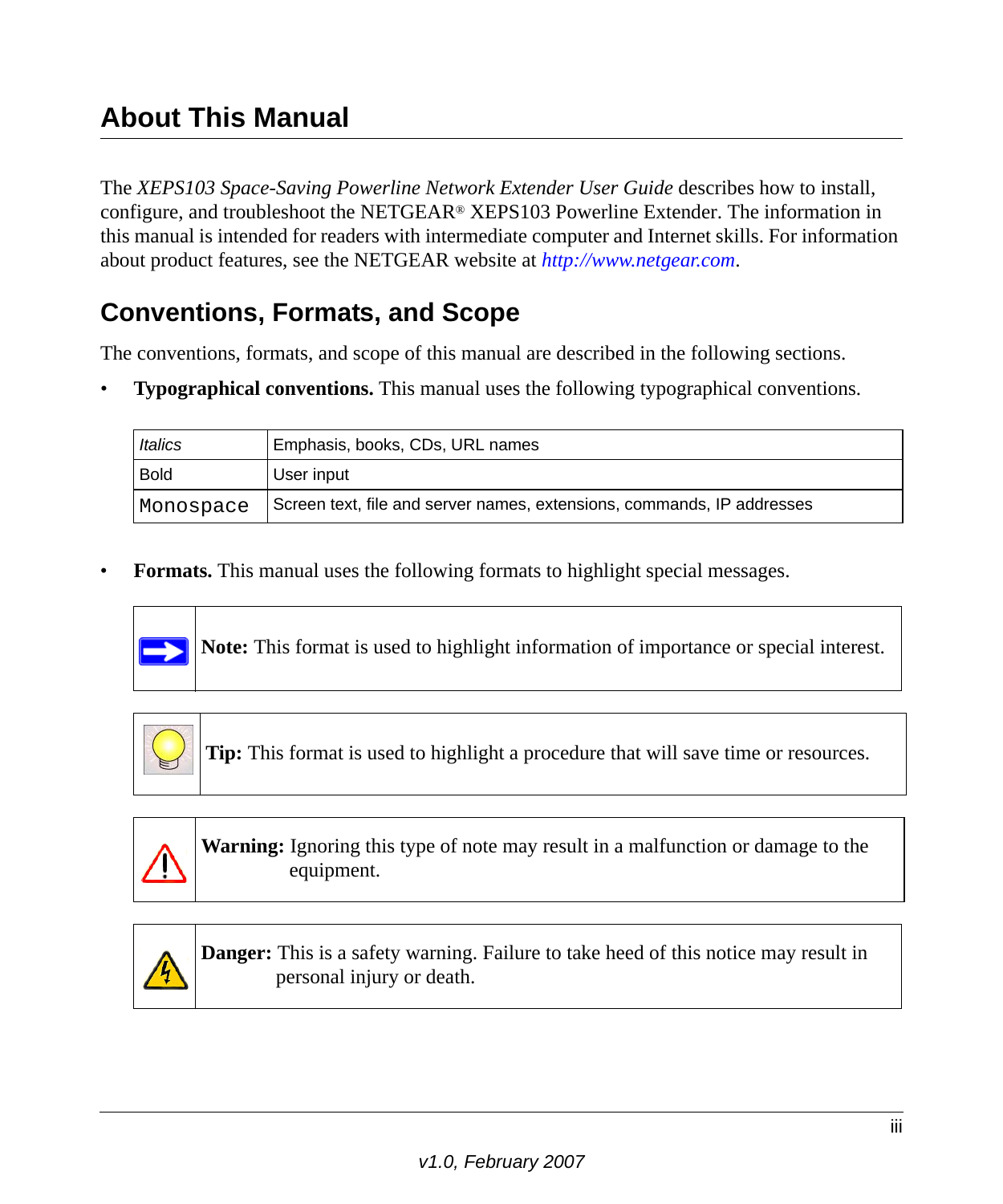**Scope.** This manual is written for the XEPS103 Powerline Extender according to these specifications.

| l Product version_      | XEPS103 Space-Saving Powerline Network Extender |
|-------------------------|-------------------------------------------------|
| Manual publication date | February 2007                                   |

Product updates are available on the NETGEAR website at *[http://kbserver.netgear.com/products/XEPS103.asp.](http://kbserver.netgear.com/products/XEPS103.asp)*

#### <span id="page-7-0"></span>**How to Print This Manual**

To print this manual, you can choose one of the following options, according to your needs. Your computer must have the free Adobe Acrobat Reader installed in order to view and print PDF files. The Acrobat Reader is available on the Adobe website at *<http://www.adobe.com>*.

- **Printing a chapter.** Use the *PDF of This Chapter* link at the top left of any page.
	- Click the PDF of This Chapter link at the top right of any page in the chapter you want to print. The PDF version of the chapter you were viewing opens in a browser window.
	- Click the print icon in the upper left of the window.



**Tip:** If your printer supports printing two pages on a single sheet of paper, you can save paper and printer toner by selecting this feature.

- **Printing the full manual.** Use the *Complete PDF Manual* link at the top left of any page.
	- Click the Complete PDF Manual link at the top left of any page in the manual. The PDF version of the complete manual opens in a browser window.
	- Click the print icon in the upper left of the window.



**Tip:** If your printer supports printing two pages on a single sheet of paper, you can save paper and printer toner by selecting this feature.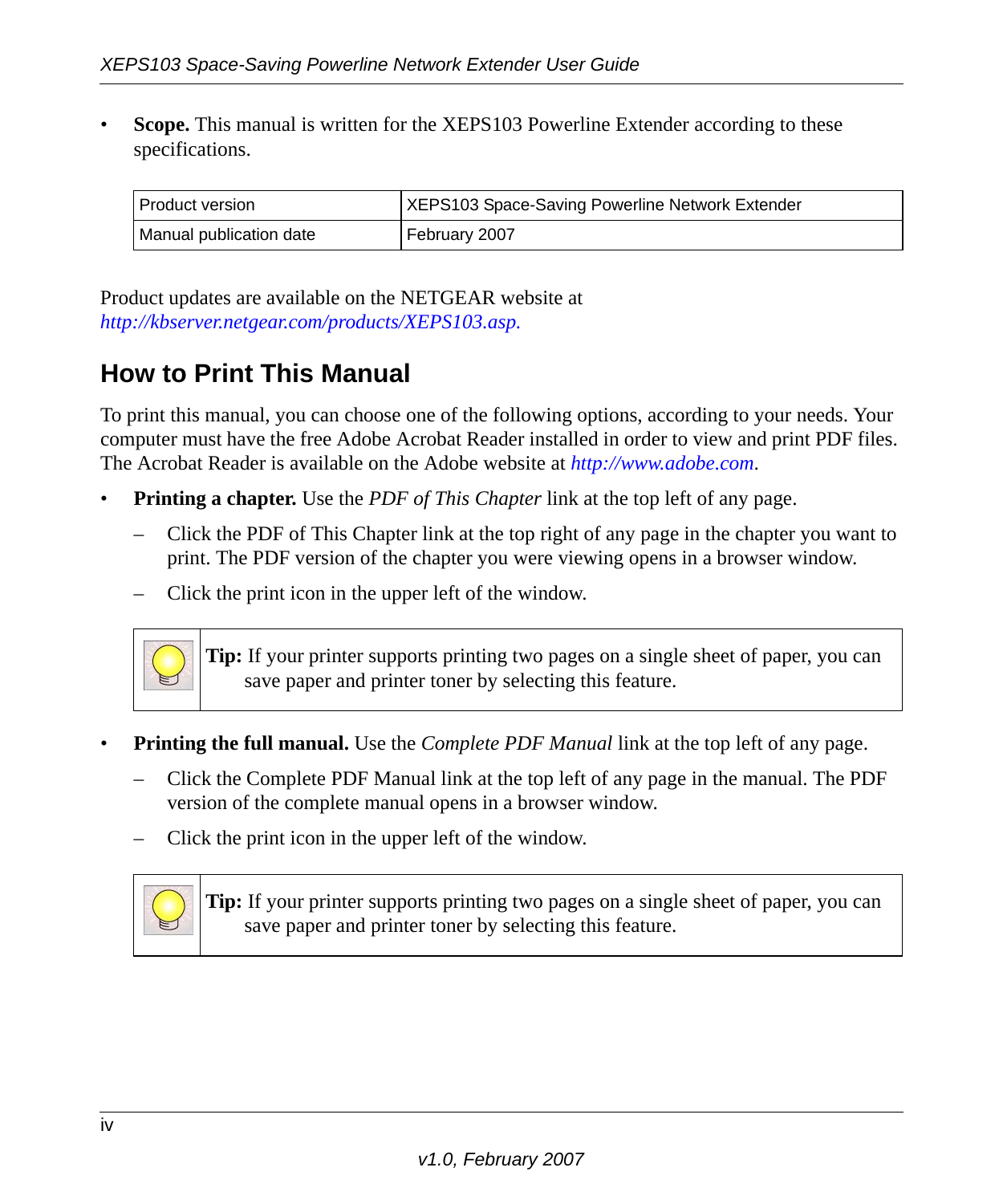### <span id="page-8-0"></span>**Package Contents**

The product package should contain the following items:

- One XEPS103 Space-Saving Powerline Network Extender
- Power cord
- *XEPS103 Resource CD*, including:
	- This guide.
	- *XEPS103 Installation Guide*.
	- Encryption utility
- Printed *XEPS103 Installation Guide*, Warranty Registration Card, and Support Information Card.

If any of the parts are incorrect, missing, or damaged, contact your NETGEAR dealer. Keep the carton, including the original packing materials, in case you need to return the Powerline extender for repair.

## <span id="page-8-1"></span>**Label Information and Status Lights**

The Powerline extender has a label with important information and status light indicators. Familiarize yourself with these features of your product.

### <span id="page-8-2"></span>**The Label**

The label on the bottom of the Powerline extender contains the items listed below.

- MAC address
- Model number
- Serial number
- Unique device Passcode (PWD)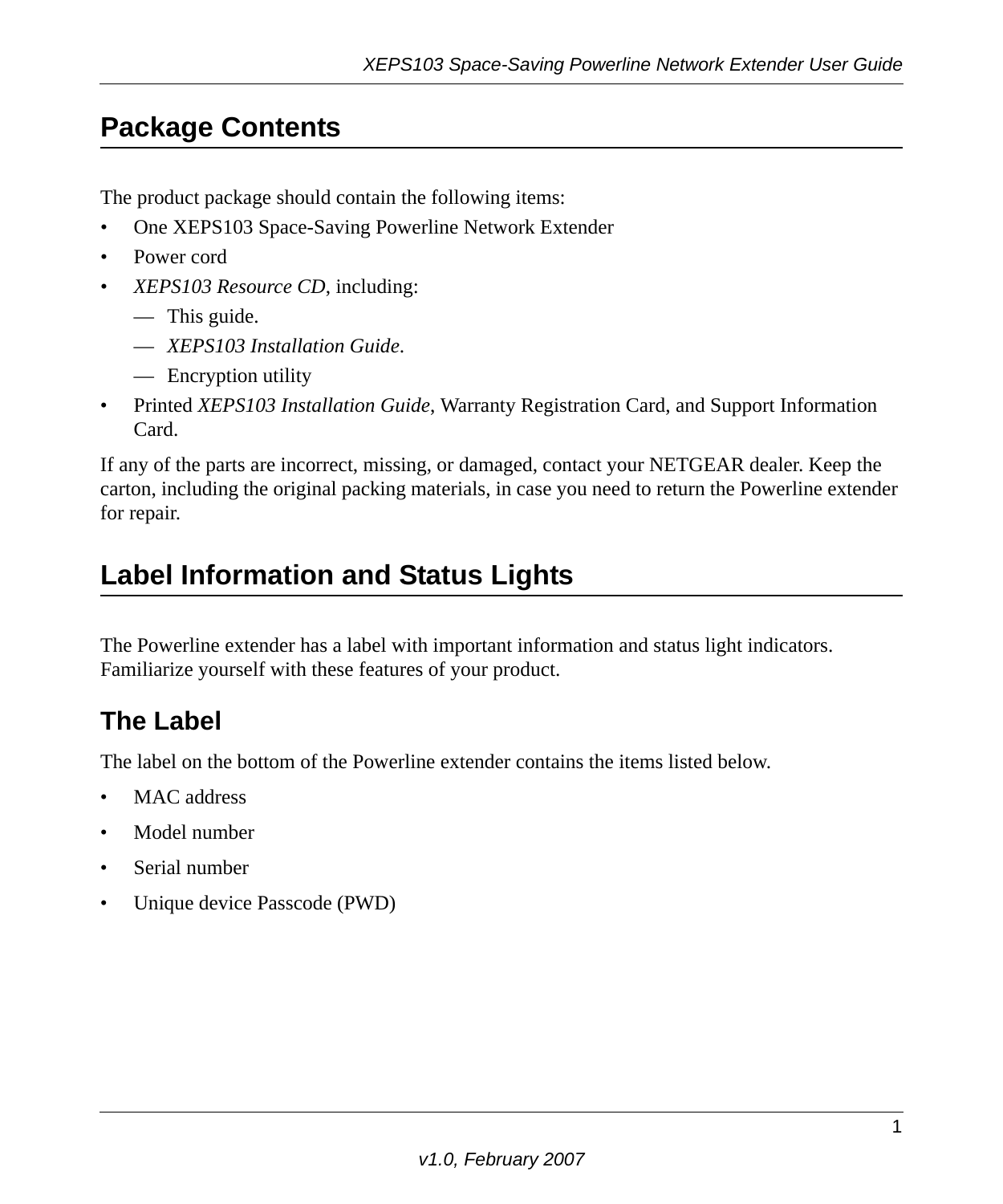### <span id="page-9-0"></span>**Front Panel Status Lights**

The front panel of the XEPS103 contains status lights. You can use them to verify connections. The table below describes the lights on the front panel.

<span id="page-9-1"></span>

| Table 1-1. Front Panel Status Light Descriptions |  |
|--------------------------------------------------|--|
|--------------------------------------------------|--|

| <b>Status</b><br>Light     | <b>Description</b>                                                                                                                                                                                                                                |
|----------------------------|---------------------------------------------------------------------------------------------------------------------------------------------------------------------------------------------------------------------------------------------------|
| Power<br>$\mathbf{\Omega}$ | • On green solid. Power is supplied to the Powerline extender.<br>• Off. Power is not supplied to the Powerline extender.                                                                                                                         |
| Ethernet<br>$\frac{1}{4}$  | • On green solid. The Ethernet port is linked but there is no activity.<br>• Blink. Data is being transmitted or received on the Ethernet port.<br>• Off. No link is detected.                                                                    |
| <b>HomePlug</b><br>⊴       | • On. The HomePlug port has detected another PowerLine device on<br>the PowerLine network.<br>• Blink. Data is being transmitted or received on the PowerLine<br>network.<br>• Off. No other PowerLine devices detected on the PowerLine network. |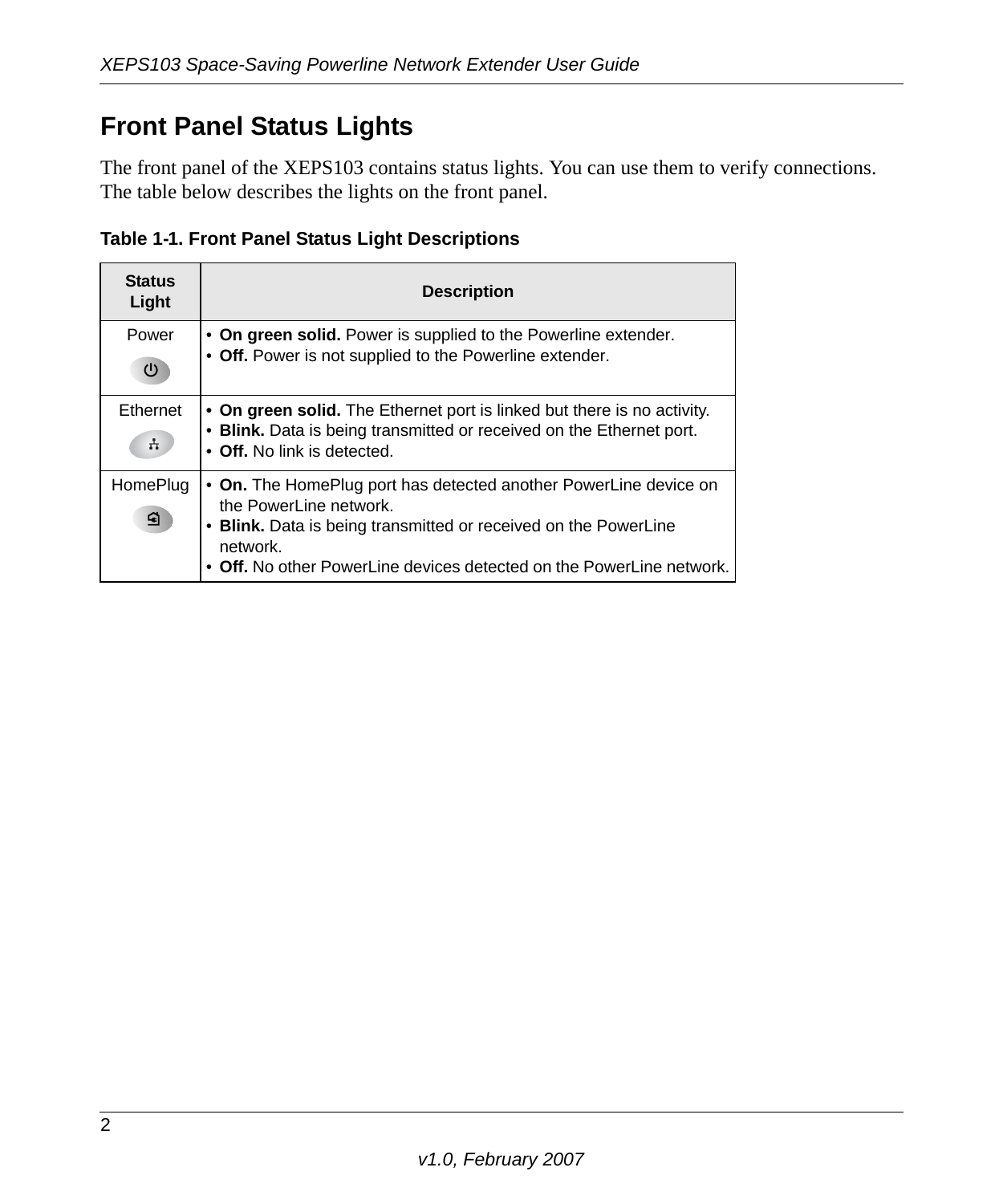### <span id="page-10-0"></span>**How the Powerline Extender Fits in Your Network**

Besides its function as a Powerline adapter, the XEPS103 acts as the power adapter for your router. Thus power can be provided to both the XEPS103 and your router through one AC power outlet. You can use the XEPS103 Powerline Extender with other HomePlug Powerline adapters (such as the XE103 Wall-plugged Ethernet Adapter) to implement or extend an Ethernet local area network (LAN) anywhere in your house using your existing electrical power line in place of a dedicated LAN wiring infrastructure. An example is illustrated in the following diagram for a minimal network consisting of two PowerLine devices:





Follow the instructions below to set up your Powerline extender.

### <span id="page-10-1"></span>**Prepare to Install Your Powerline Extender**

The XEPS103 is designed for easy installation. Check that these minimum requirements are met.

- Your router uses a 12V 1A power adapter. This includes, but is not limited to, the following Netgear router and switch models:
	- FVS318
	- GS105, GS605, GS608
	- WG102
	- WGPS606
	- WGR614, WGT624, WGT624SC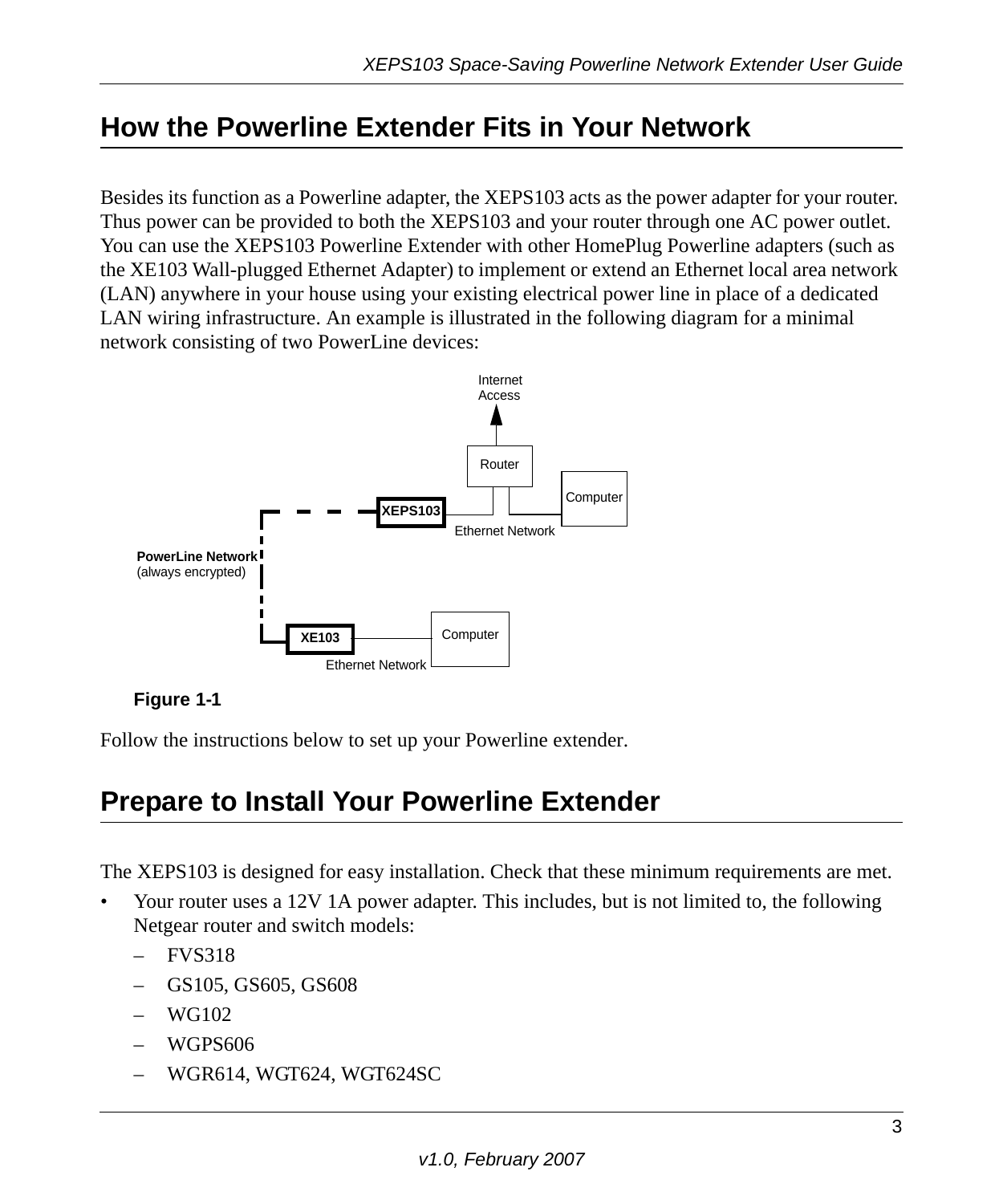- WPN824, WPNT834
- WNR834M, WNR834B

If in doubt, check the label on your router's power adapter.

- Your Ethernet network is set up and an Ethernet LAN port is available on your router.
- Your Internet connection is working.
- Each computer or device to be used on your network has an Ethernet port*.*

# <span id="page-11-0"></span>**Connect the XEPS103 to the Router**

- **1.** Disconnect your router from its power adapter.
- **2.** Plug the gray dual output cable, attached to the XEPS103 Space-Saving Powerline Network Extender, into a LAN port and DC power inlet on your router.



**Figure 1-2**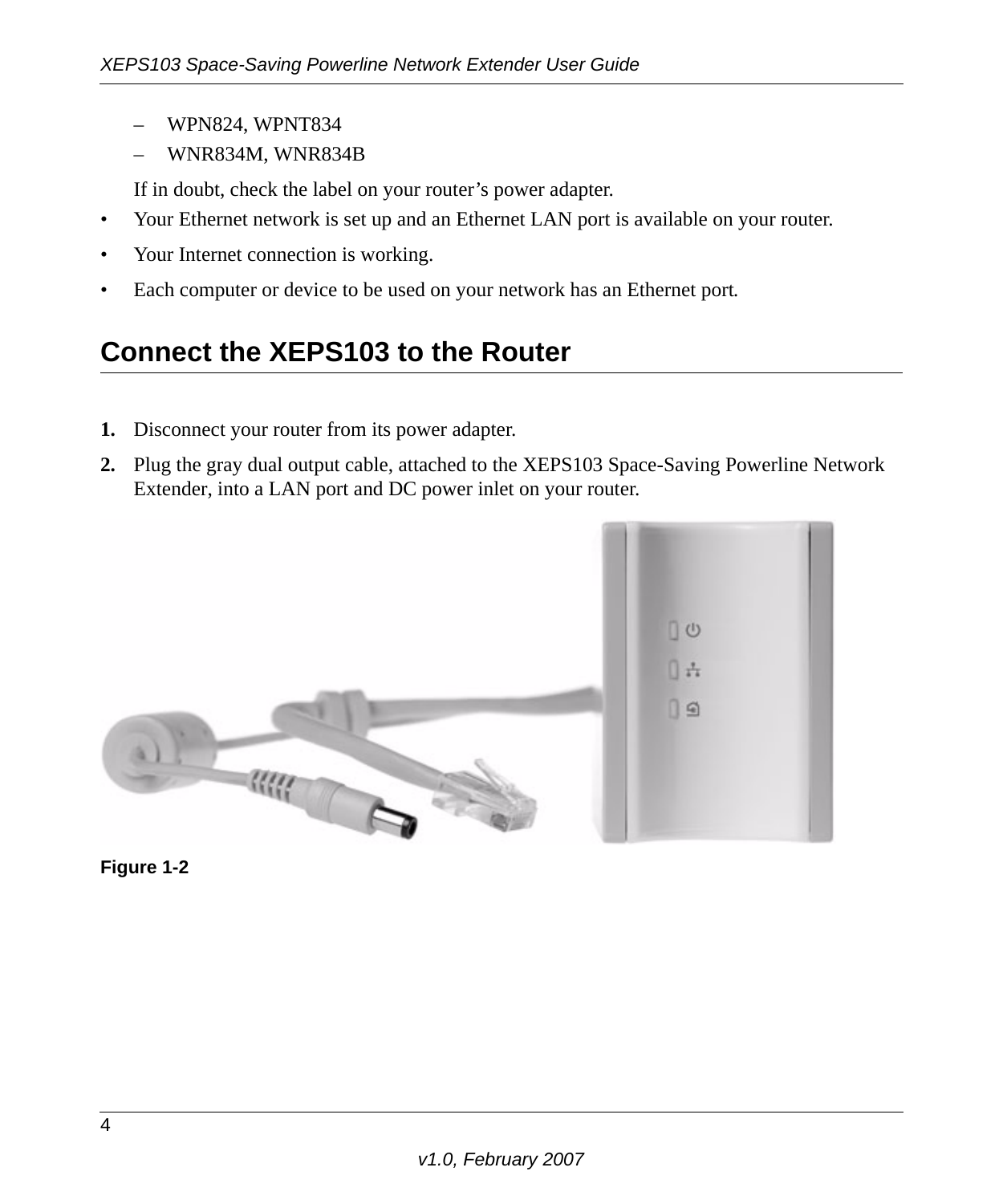**3.** Plug the XEPS103 Powerline Extender into an electrical outlet. Take care that the electrical outlet is not controlled by a wall switch so as to avoid someone does not unknowingly turn off power to your adapter. Check that the XEPS103 power light comes on.



Do not connect the Powerline extender to a power strip, extension cord, or surge protector as this may prevent it from working properly or degrade the network performance.

Do not tie or twist the XEPS103 power cord with the dual output cable, or any other Ethernet cable, as this may degrade the network performance.

**4.** Wait for the router to indicate that the LAN port that is connnected to the XEPS103 Powerline Extender is linked and active. On the XEPS103, check that the Ethernet and Powerline status LEDs are on and blinking. Refer to [Table 1-1](#page-9-1) for a detailed explanation of the LED behavior.

## <span id="page-12-0"></span>**Connect other Ethernet Powerline Extenders**

- 1. Before plugging in your other PowerLine devices, take a note of the device password printed on the label on the back of each device. You will need this password later if you want to change the PowerLine network password. If you are adding more than one other Powerline extender, also note the MAC address given on the label, so that you will know which device the password is for.
- 2. Plug your other PowerLine devices into power outlets in your home near to the other computers and peripherals to be included in your PowerLine local area network.
- 3. Use an Ethernet cable to connect an Ethernet port on each of the computers and peripherals to the nearest PowerLine device.
- 4. When you plug in a second Powerline extender into a power outlet, check the blue HomePlug LEDs. They should turn on and then briefly blink at the same time as the Ethernet activity LED.

This completes the PowerLine installation.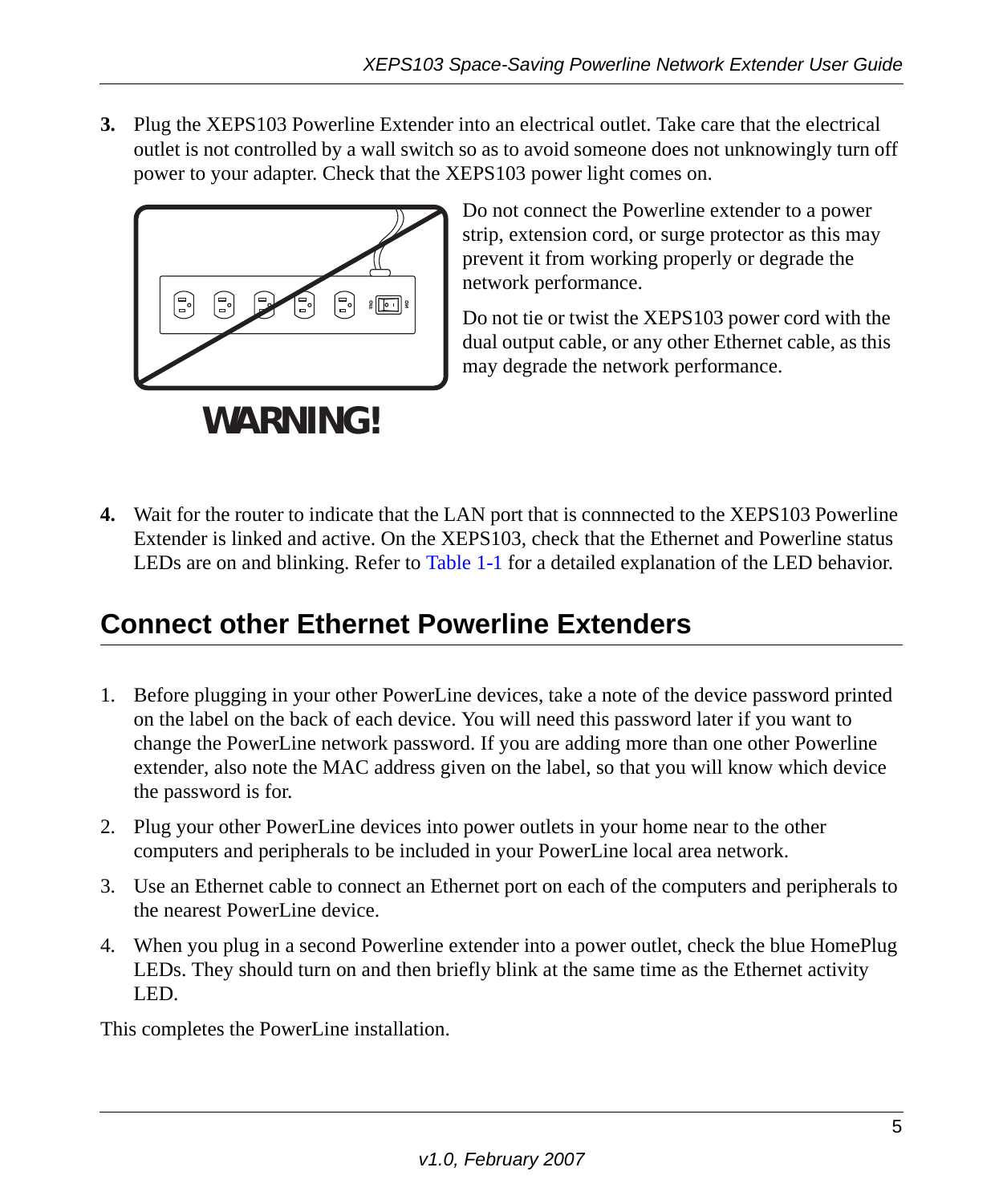## <span id="page-13-0"></span>**Install the XEPS103 PowerLine Encryption Utility (Highly Recommended)**

The utility gives you the option of setting a unique encryption PowerLine network password.

Important features:

- The encryption password is not case-sensitive.
- Each device must be set to exactly the same encryption password—if they are to communicate on the same network. PowerLine devices on different networks will not be able to communicate.
- A default button resets the encryption password to the default password (HomePlug).
- The encryption password can protect your network from unauthorized access through the PowerLine network.
- A device password is printed on each NETGEAR PowerLine product. This is not the network password, but you are required to enter it if you are setting the network password with another Powerline extender device.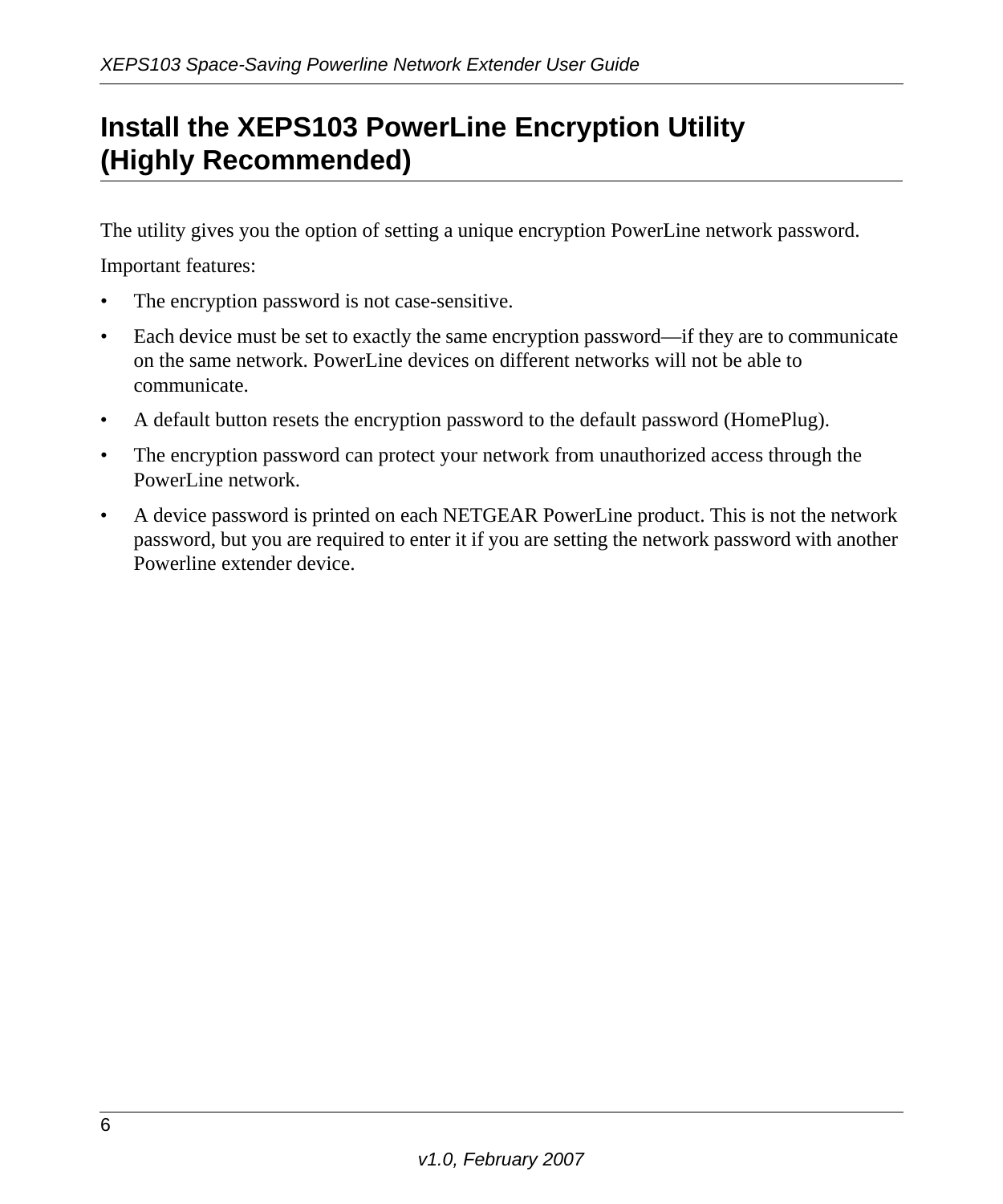To install the PowerLine Encryption Utility, follow these steps:

1. Insert the *XEPS103 Resource CD* into a CD drive on the computer that is connected to your router. The CD starts automatically. The following screen is displayed:

| <b>NETGEAR®</b><br><b>Connect with Innovation®</b> |                                                             |
|----------------------------------------------------|-------------------------------------------------------------|
|                                                    | Welcome<br>XEPS103 Space-Saving Powerline Ethernet Extender |
| <b>Install Encryption Utility</b>                  |                                                             |
| <b>Documentation</b>                               |                                                             |
| <b>Online Support</b>                              |                                                             |
| Register your product with NETGEAR                 |                                                             |
|                                                    |                                                             |
|                                                    | Quit                                                        |

#### **Figure 1-3**

If the CD does not start automatically:

- Go to My Computer on the Windows Start menu, and double-click the drive that contains the *XEPS103 Resource CD* or
- Select the CD drive and click on the Autorun.exe executable file.
- **2.** Click Install Encryption Utility. A dialog will give you the choice between installing from the CD, or checking for an upgrade. If you click the **Check for Upgrade** button, the CD software will check a Netgear server for a newer version of the utility. If found, the newer version will be downloaded and run. If the utility on the CD is up-to-date, or you click the **Install from CD** button, the setup program on the CD will be run.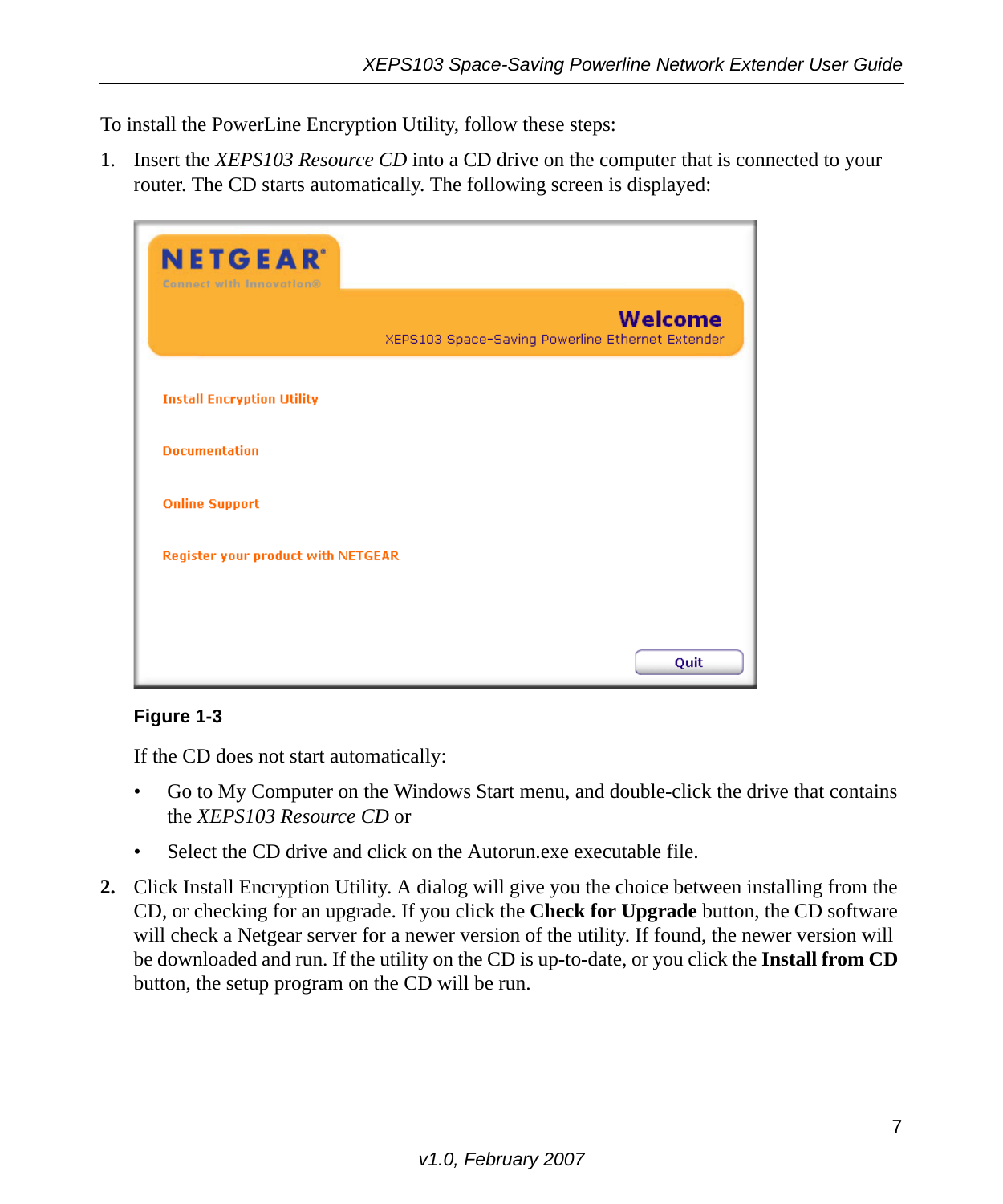**3.** A Welcome screen appears.



#### **Figure 1-4**

- **4.** Click **Next** and follow the instructions on the screen until the installation of the utility is complete.
- **5.** When the installation is complete, click **Finish**.

### <span id="page-15-0"></span>**Set Your Network Password**

The fastest and most reliable way to set the network password is to set the password for all devices at once. To do this, you need the device password on the back label of each PowerLine device. There are two steps to setting the password: first enter the device password for each remote PowerLine device, and then set the network password.

- 1. Enter the device password for each remote PowerLine device:
	- a. Make sure that all PowerLine devices are plugged into 100~240V AC wall sockets.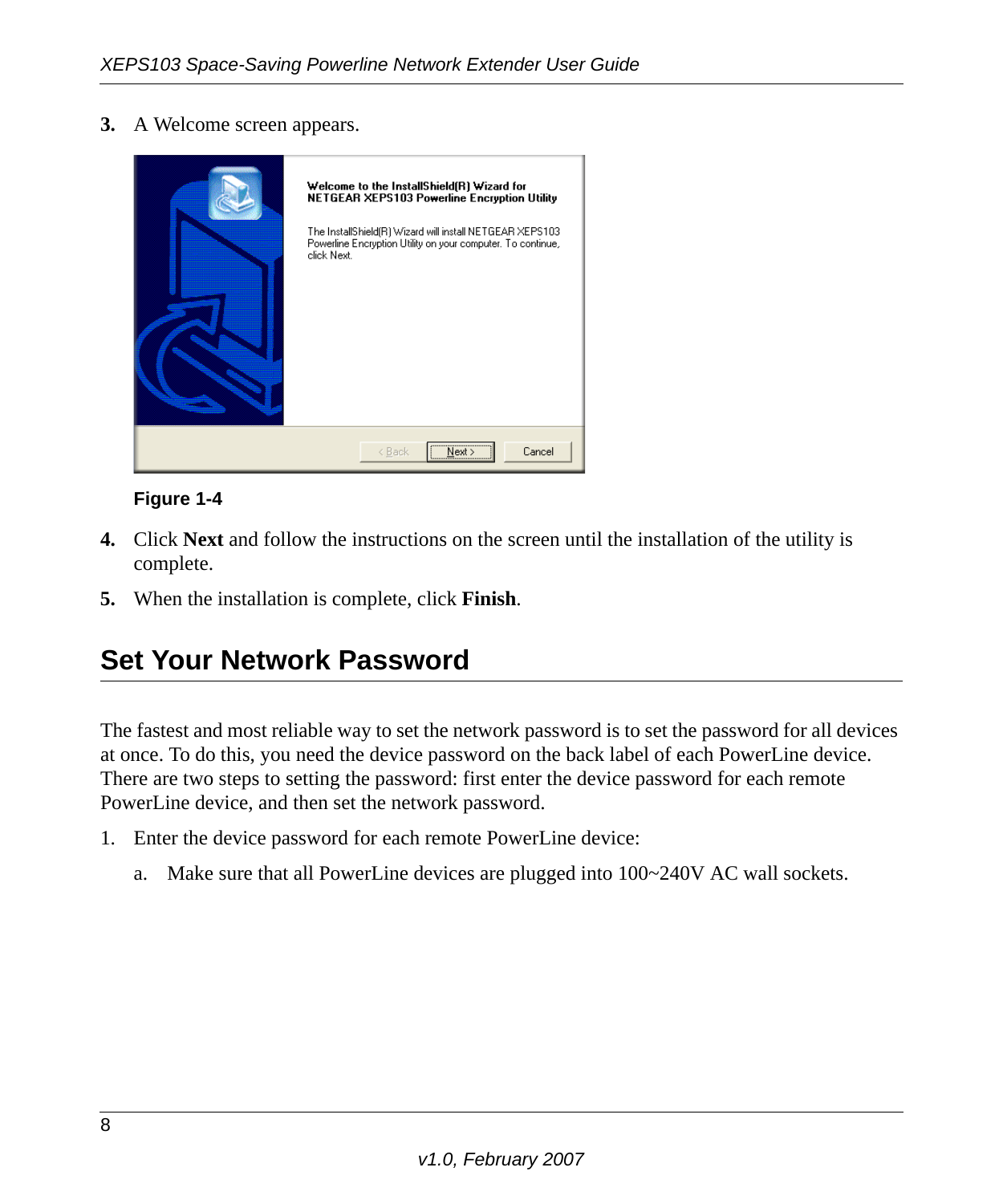b. Start the PowerLine encryption utility and click the Main tab.

| Main<br>Security   Diagnostics   About                                |                                         |                                        |                      |                                                                                                                                                       |        |
|-----------------------------------------------------------------------|-----------------------------------------|----------------------------------------|----------------------|-------------------------------------------------------------------------------------------------------------------------------------------------------|--------|
| Local Device(s) on your computer:<br>Device Type<br><b>High Speed</b> | <b>MAC Address</b><br>00:C0:02:16:62:60 |                                        |                      | You can select a local device from the list, and Click<br>the "Connect" Button to access your network<br>Connected on High Speed. (00:C0:02:16:62:60) |        |
| 2 Powerline Devices detected:<br>Device Name                          | Network Type: Public<br>Password        | Connect                                |                      | Autoscan Onl<br><b>MAC Address</b>                                                                                                                    |        |
| Device 1                                                              |                                         | Quality<br><b>HIIIIIIIIIIIIIII</b> III | Rate (Mbps)<br>85.00 | 00:06:6E:19:01:73                                                                                                                                     |        |
| Device 2                                                              |                                         | IIIIII                                 | 14.00                | 00:0F:B5:11:DF:C4                                                                                                                                     |        |
| <b>NETGEAR</b>                                                        | Rename                                  | <b>Enter Password</b>                  |                      | Add                                                                                                                                                   | Scan   |
|                                                                       |                                         |                                        |                      | Close                                                                                                                                                 | Cancel |

**Figure 1-5**

- c. Check that the utility lists all the remote PowerLine devices
- d. Select a PowerLine device and, if more than one remote device is listed, identify it from the MAC address.
- e. Click **Enter Password**.

| Device Name:<br>Device Password: | Device 2 (00:0F:B5:11:DF:C4)                                                                                                                                                                           |
|----------------------------------|--------------------------------------------------------------------------------------------------------------------------------------------------------------------------------------------------------|
| <b>NETGEAR</b>                   | The Devive Password typically appears<br>as a number and letter code, in groups of<br>four, separated by dashes.<br>(Ex. AL3C-SEGP-VWG5-T4SY)<br>It is printd on the back of each device<br>under PWD. |
|                                  | 0K<br>Cancel                                                                                                                                                                                           |

#### **Figure 1-6**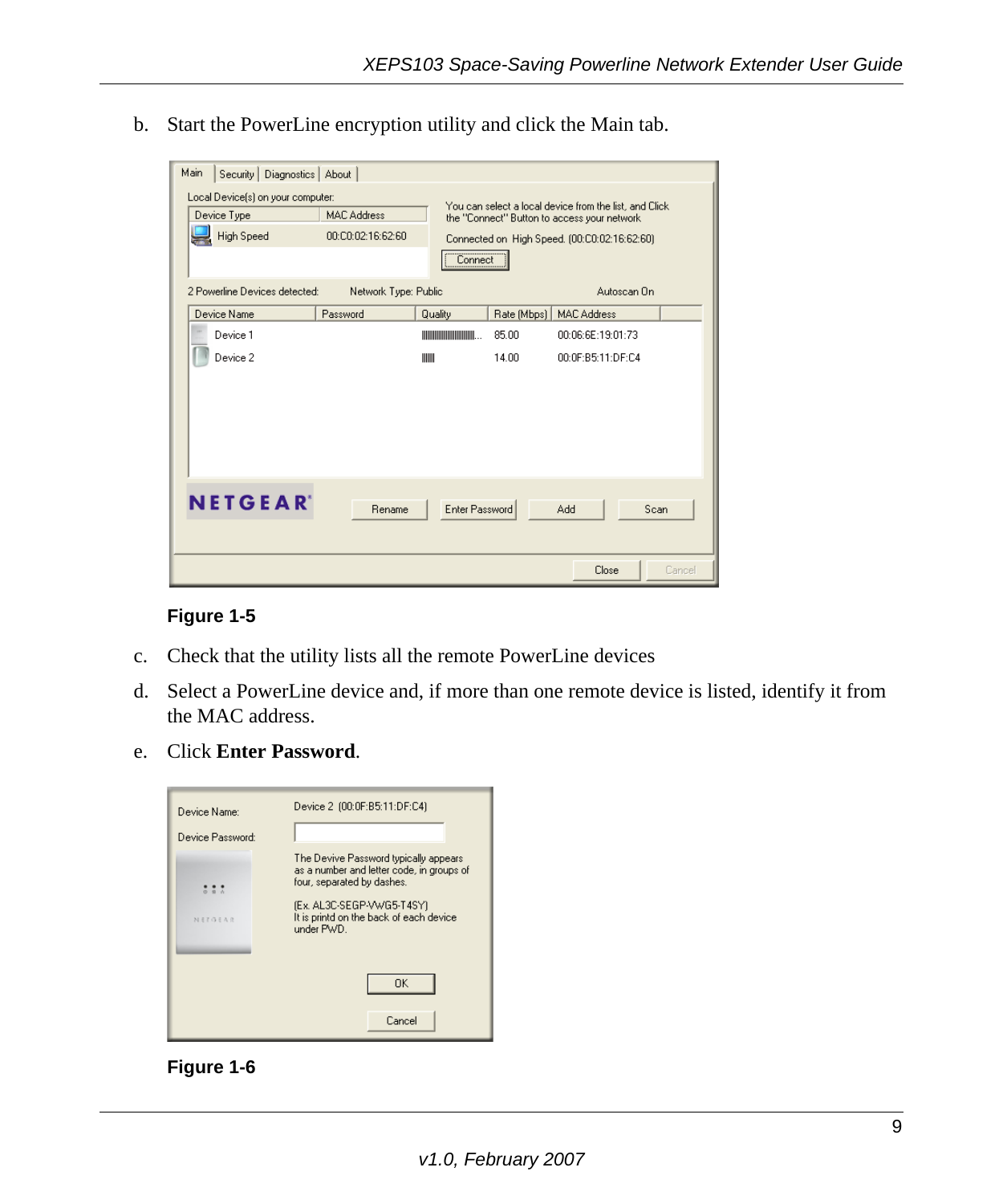- f. Enter the password recorded from the label on the back of the selected PowerLine device.
- g. Click **OK**.
- h. Repeat this step for all devices that you want attached to your network.
- 2. Set the network password.
	- a. Select the Security tab.

| Security<br>Diagnostics   About  <br>Main                                                                                        |       |        |  |  |  |  |  |
|----------------------------------------------------------------------------------------------------------------------------------|-------|--------|--|--|--|--|--|
| Use this screen to create a Private Network Password that provides you with extra security.                                      |       |        |  |  |  |  |  |
| Private Network Password                                                                                                         |       |        |  |  |  |  |  |
| HomePlug<br>Use Default (Public Network)<br><b>OF</b>                                                                            |       |        |  |  |  |  |  |
| Do not share the Network Password with others you do not want to be part of this network.                                        |       |        |  |  |  |  |  |
| After setting the Network Password above, choose how it will be applied below.<br>Place On This Network                          |       |        |  |  |  |  |  |
| Use this screen to update the Network Password of the Powerline<br>Set Local Device Only<br>device attached directly to this PC. |       |        |  |  |  |  |  |
| or<br>Each Powerline Device in the network must use the same Network                                                             |       |        |  |  |  |  |  |
| Password. Enter the password for your network in the Network.<br>Set All Devices<br>Password box.                                |       |        |  |  |  |  |  |
|                                                                                                                                  |       |        |  |  |  |  |  |
|                                                                                                                                  |       |        |  |  |  |  |  |
|                                                                                                                                  |       |        |  |  |  |  |  |
|                                                                                                                                  |       |        |  |  |  |  |  |
|                                                                                                                                  |       |        |  |  |  |  |  |
|                                                                                                                                  | Close | Cancel |  |  |  |  |  |

#### **Figure 1-7**

- b. Type a password in the Private Network Password text box.
- c. Click Set All Devices. A pop-up window indicates that the operation was successful.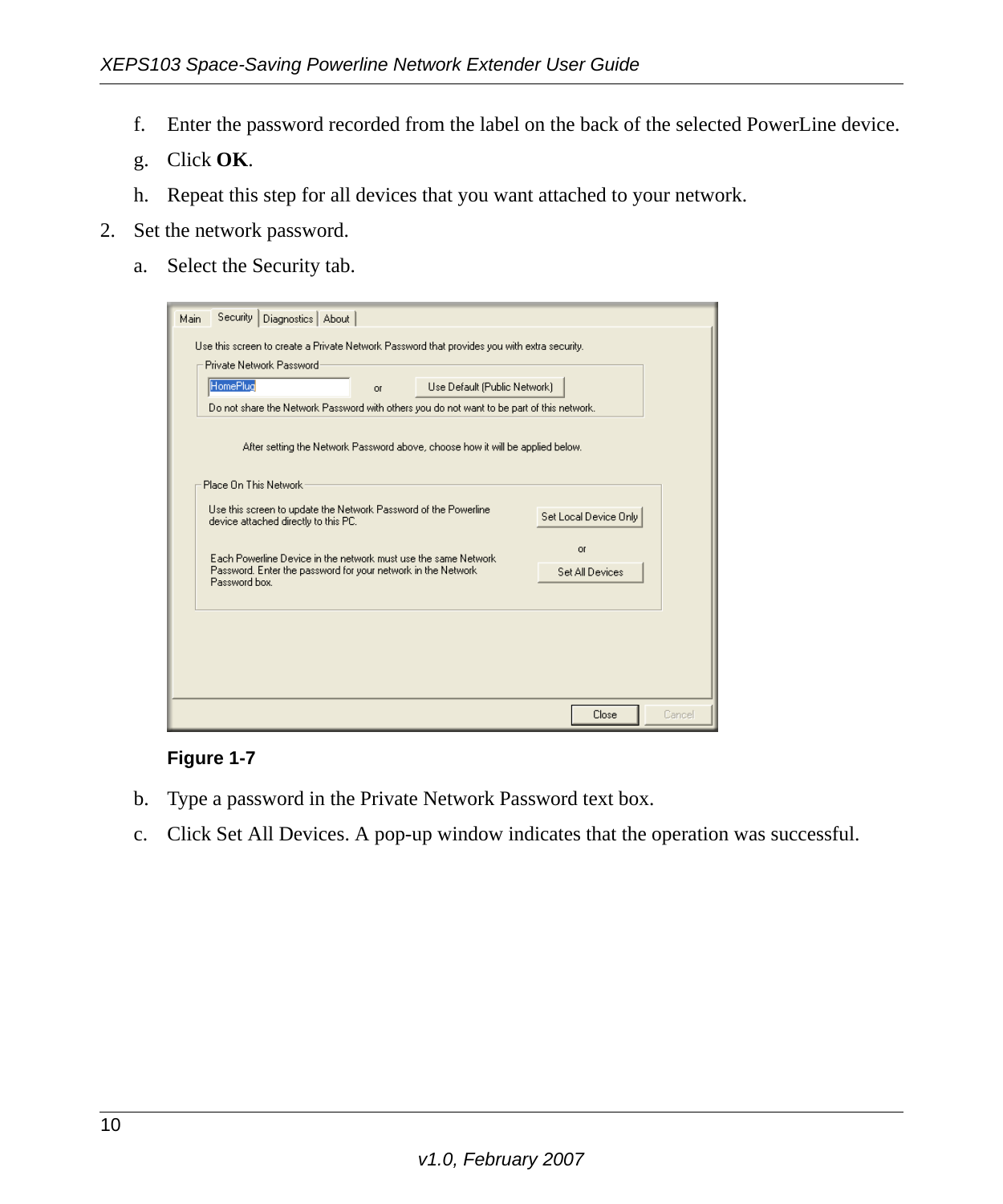### <span id="page-18-0"></span>**Add a Device to an Existing PowerLine Network**

To add a device to a PowerLine network with the default network password, all you need to do is plug the new device into a power outlet.

If the network password has been set, then you will need to run the PowerLine encryption utility to set the new device to the network password. How you do this depends on whether the computer running the PowerLine encryption utility is connnected directly to the new PowerLine device (local) or is connected to a different device in the PowerLine network (remote).

### <span id="page-18-1"></span>**Adding a New Device from a Locally Connected Computer**

- 1. Plug the new PowerLine device into an available AC power outlet and connect it to an Ethernet port on the computer.
- 2. Start the PowerLine encryption utility and select the Security tab.
- 3. Type the network password in the Private Network Password text box and click Set Local Device Only.
- 4. Select the Main tab and check that the other devices in the PowerLine network appear in the device list. It may take a minute or two for all devices in the network to be detected.

### <span id="page-18-2"></span>**Adding a New Device from a Remotely Connected Computer**

- 1. Note the device password given on the label on the back of the new PowerLine device.
- 2. Plug the new PowerLine device into an AC power outlet.
- 3. Start the PowerLine encryption utility on the remote computer and select the Security tab.
- 4. Click Use Default (Public Network). The password in the Private Network Password text box changes to the default password, HomePlug.
- 5. Click Set All Devices.
- 6. Select the Main tab and wait for the new PowerLine device to be listed.
- 7. Select the new PowerLine device from the device list, and click Enter Password.
- 8. In the pop-up window, enter the password from the back label of the device and click OK.
- 9. Select the Security tab.
- 10. Re-enter the network password in the Private Network Password text box, and then click Set All Devices.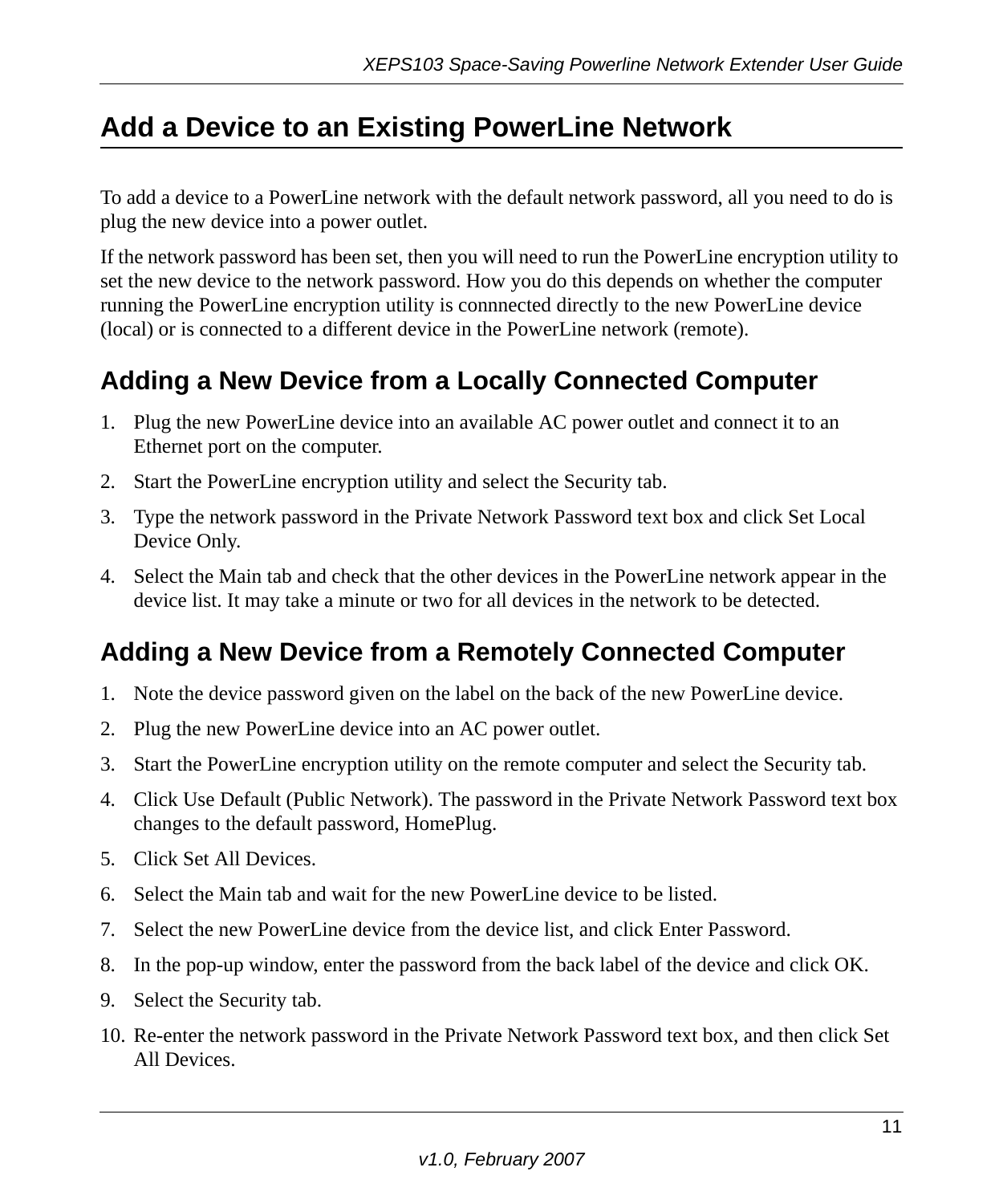### <span id="page-19-0"></span>**Troubleshooting**

This chapter gives information about troubleshooting your XEPS103 Space-Saving Powerline Network Extender. After each problem description, instructions are provided to help you diagnose and solve the problem.

### <span id="page-19-1"></span>**NETGEAR Product Registration, Support, and Documentation**

Register your product at *<http://www.netgear.com/register>*.

Product updates and Web support are available at: *<http://kbserver.netgear.com/products/XEPS103.asp>*.

When the Powerline extender is connected to the Internet, click the Knowledge Base or the Documentation link under the Web Support menu to view support information or the documentation for the Powerline extender.

### <span id="page-19-2"></span>**Basic Functioning**

After you plug in the Powerline extender, the following sequence of events should occur:

- 1. When power is first applied, verify that the Power light is on.
- 2. After approximately 10 seconds, check the LEDs on the Powerline extender. The following should occur:
	- a. The power LED is solid green.
	- b. The blue HomePlug LED is lit.
	- c. The Ethernet LED blinks.

If any of these conditions does not occur, refer to the appropriate following section.

#### **Power Light Not On**

Make sure that, if power to the AC power outlet is controlled by a wall switch, the wall switch is in the **on** position.

Verify that the wall socket is live. To do this, disconnect the Powerline extender and plug in another electrical product, such as a lamp or a hairdryer.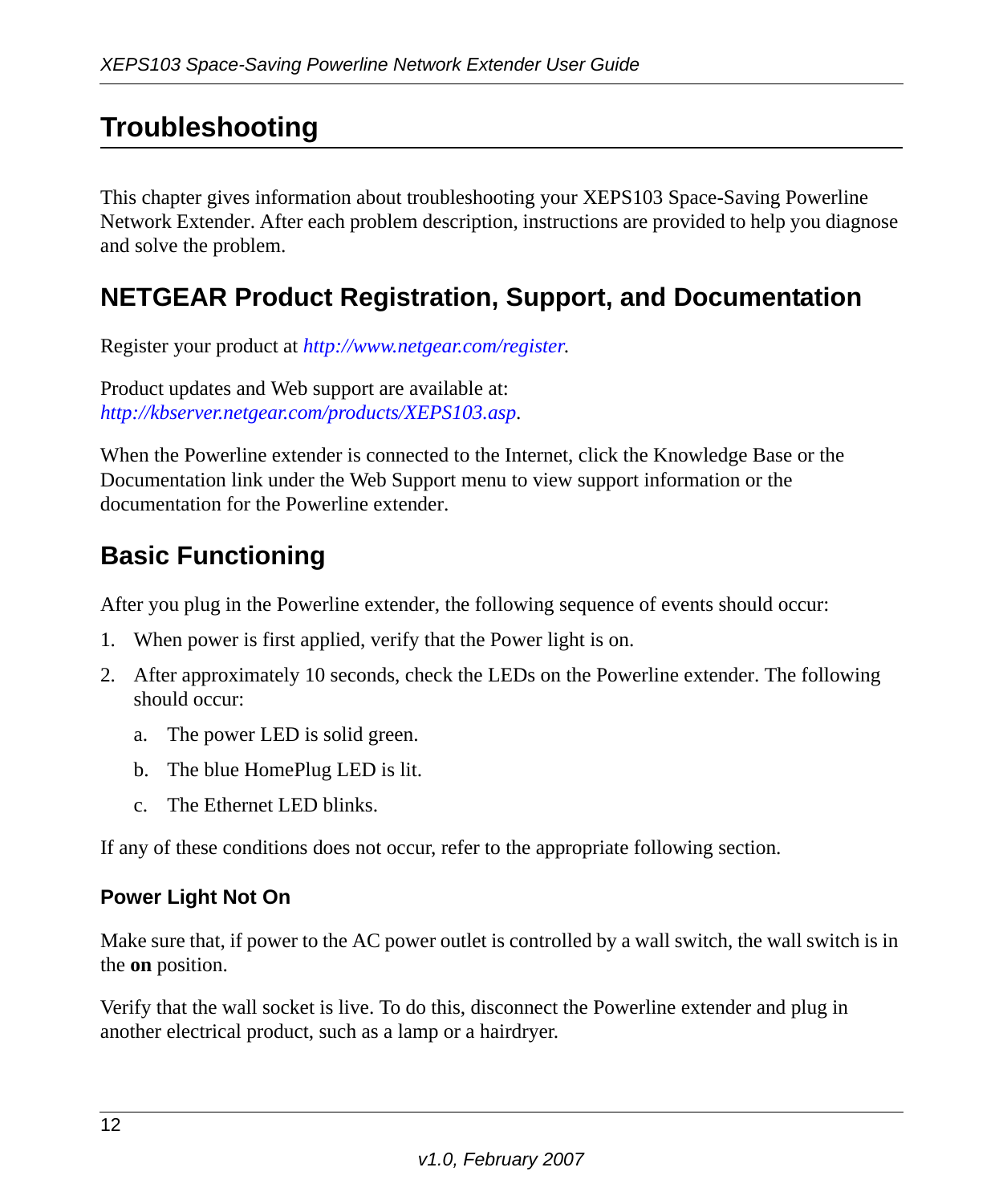If the Power LED still does not come on, and you have confirmed the power outlet is live, you have a hardware problem and should contact technical support.

#### **HomePlug Light Not On**

If the power light is on but the HomePlug light is not, check the following:

- Make sure that power is being provided to more than one PowerLine device. Another PowerLine device must be installed for successful communication across the PowerLine.
- Verify that the network password is the same on all devices in the PowerLine network.

#### **Ethernet Light is Off**

- Make sure that the Ethernet cable is plugged in properly to a router LAN port.
- On the attached Ethernet device or network adapter card, check that the Link light is on.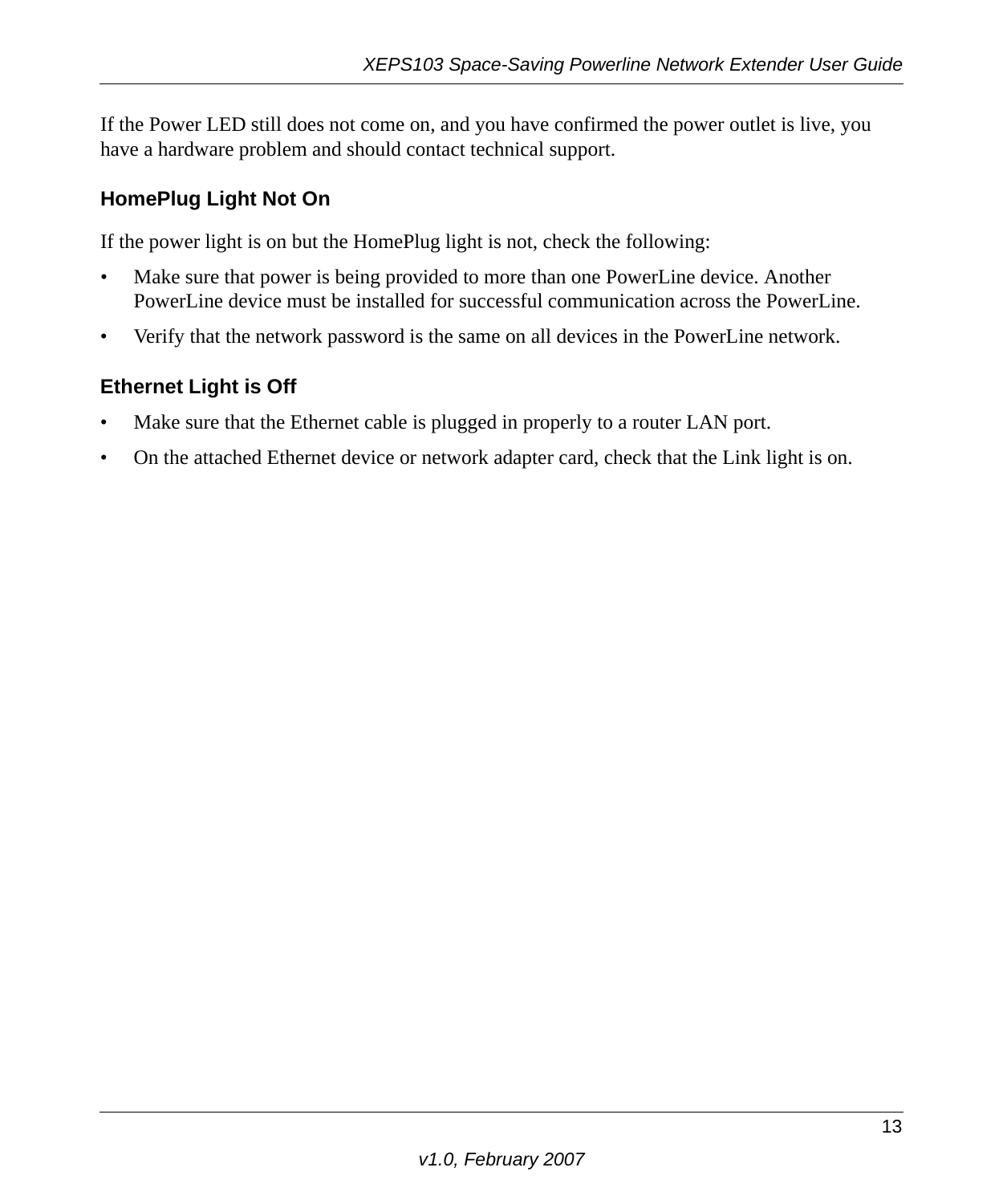### <span id="page-21-0"></span>**Technical Specifications**

This section provides default settings and technical specifications for the XEPS103 Space-Saving Powerline Network Extender.

#### <span id="page-21-1"></span>**Default Configuration Settings**

| Table 1-1. PowerLine Device Default Configuration Settings |  |  |  |  |  |  |  |  |
|------------------------------------------------------------|--|--|--|--|--|--|--|--|
|------------------------------------------------------------|--|--|--|--|--|--|--|--|

| <b>Feature</b>   |                     | <b>Description</b>            |  |
|------------------|---------------------|-------------------------------|--|
| <b>Network</b>   |                     |                               |  |
|                  | Port Speed          | 10/100 Mbps, Auto-negotiation |  |
|                  | Port Duplex         | Auto-negotiation              |  |
|                  |                     | Auto uplink                   |  |
| Administration   |                     |                               |  |
|                  | Device password     | See product label.            |  |
| <b>PowerLine</b> |                     |                               |  |
|                  | Encryption password | HomePlug                      |  |

#### <span id="page-21-2"></span>**Technical Specifications**

| Power input           | 100~240V AC                                                     |
|-----------------------|-----------------------------------------------------------------|
| Power output          | 12V DC at 1 A. Tolerance <5%                                    |
| <b>Dimensions</b>     | 46mm x 70mm x 125mm (Height x Width x Length)                   |
| Weight                | $0.5$ kg                                                        |
| Operating temperature | 32 $\degree$ to 104 $\degree$ F (0 $\degree$ to 40 $\degree$ C) |
| Operating humidity    | 10-90% maximum relative humidity, noncondensing                 |
| Storage humidity      | 5-95% maximum relative humidity, noncondensing                  |
| Powerline standard    | HomePlug 1.0                                                    |
| HomePlug Frequency    | 4.3-20.9 Mhz                                                    |
| Data transfer rate    | Up to 85 Mbps with real throughput > 25 Mbps.                   |